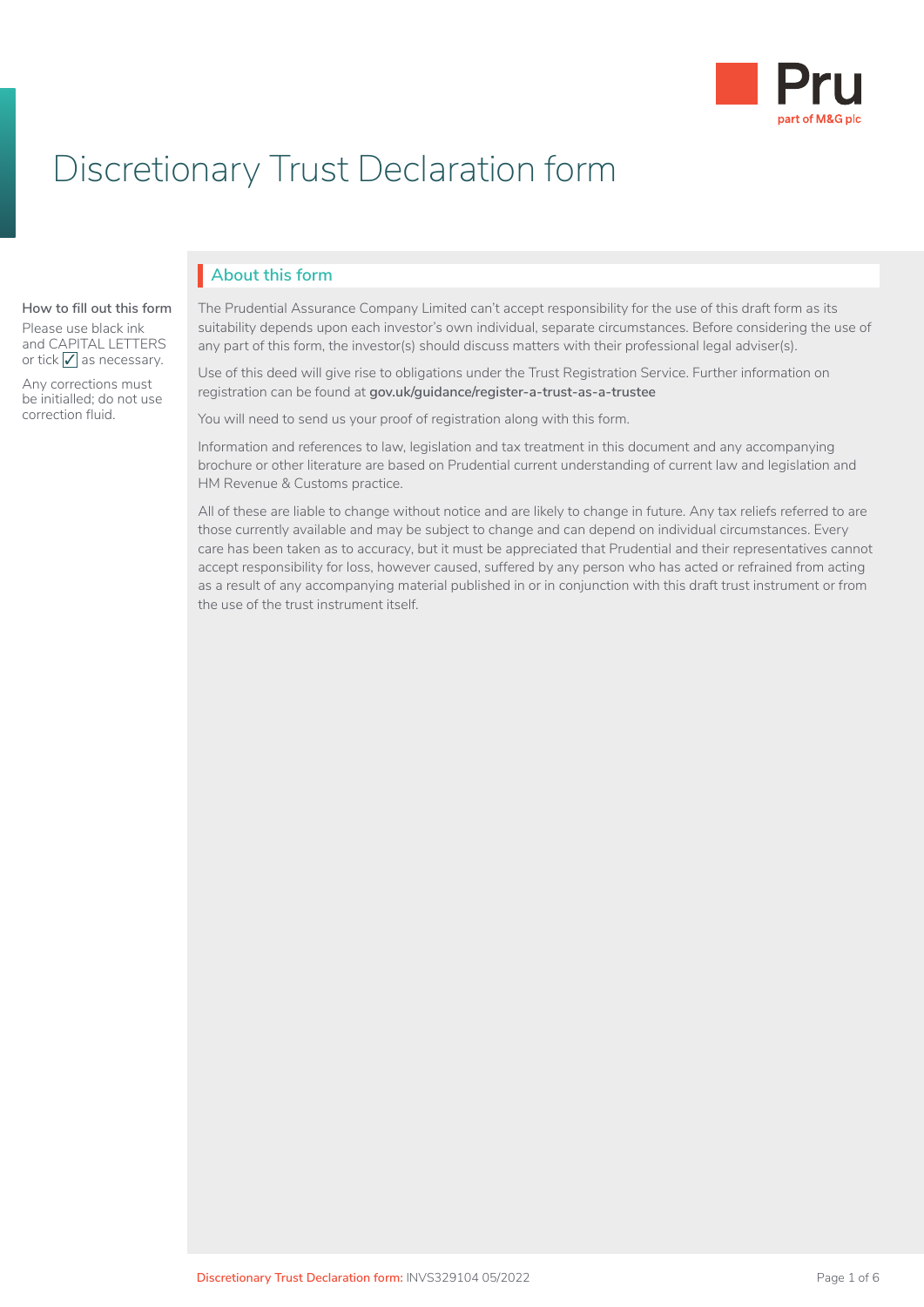# **1. The Trust** I

- **1. The Trust Fund**
- The Trustees shall hold the Trust Fund upon the Trusts and with and subject to the powers and provisions declared and contained in the Trust Provisions for the benefit of the Beneficiaries.
- The Trust Provisions are hereby expressly incorporated in this Deed.
- **2. Proper Law**  The proper law of this Trust shall be that indicated in the Third Schedule.

# **2. The schedules** I

**The First Schedule: The Bond(s)/Policy**

**Company: The Prudential Assurance Co Ltd**

Type of Bond/Policy

| Date of Application |           |  |  |  |
|---------------------|-----------|--|--|--|
|                     | DIMIMIYIY |  |  |  |

Bond/Policy Number

The Settlor hereby assigns all the rights, title interest in the policies and all proceeds and benefits attached to the said policies to the Trustees to hold subject to the trusts and powers and provisions set out in this document.

# **The Second Schedule:**

This Schedule should only be completed if you want to extend the standard list of Beneficiaries contained in Part 1 of the Trust Provisions. If you are adding beneficiaries please make sure you identify them in a way that makes it clear who they are.

**Additional Discretionary Beneficiaries** (full names or description, address and date of birth).

# **The Third Schedule: The Proper Law Governing This Trust**

If none of the boxes is ticked the Law of England and Wales will apply:

The Law of England and Wales

The Law of Northern Island

| Scots Law |  |  |
|-----------|--|--|
|           |  |  |

# **3. How we use your personal information** I

For a copy of our latest Data Protection Notice, please visit **[pru.co.uk/mydata](https://www.pru.co.uk/mydata)**. This details how and why we use your personal information (including any sensitive personal information), who we may share it with and your rights around your personal information.

Alternatively, you can request a hard copy to be sent to you by writing to **The Data Protection Officer, Customer Service Centre, Lancing BN15 8GB**.

Please note that we collect personal information from you that is necessary for us to either provide you with the product or service you've requested or to comply with statutory or contractual requirements. Unfortunately if you don't provide all of the information we require this may mean we are unable to provide our products and services to you.

If you have an existing bond/policy please enter the number of the bond/policy you are putting into trust. You do not need to enter a date if it is an existing bond/policy.

If you are applying for a new bond/policy enter the date of the application you are applying for and wish to put into trust.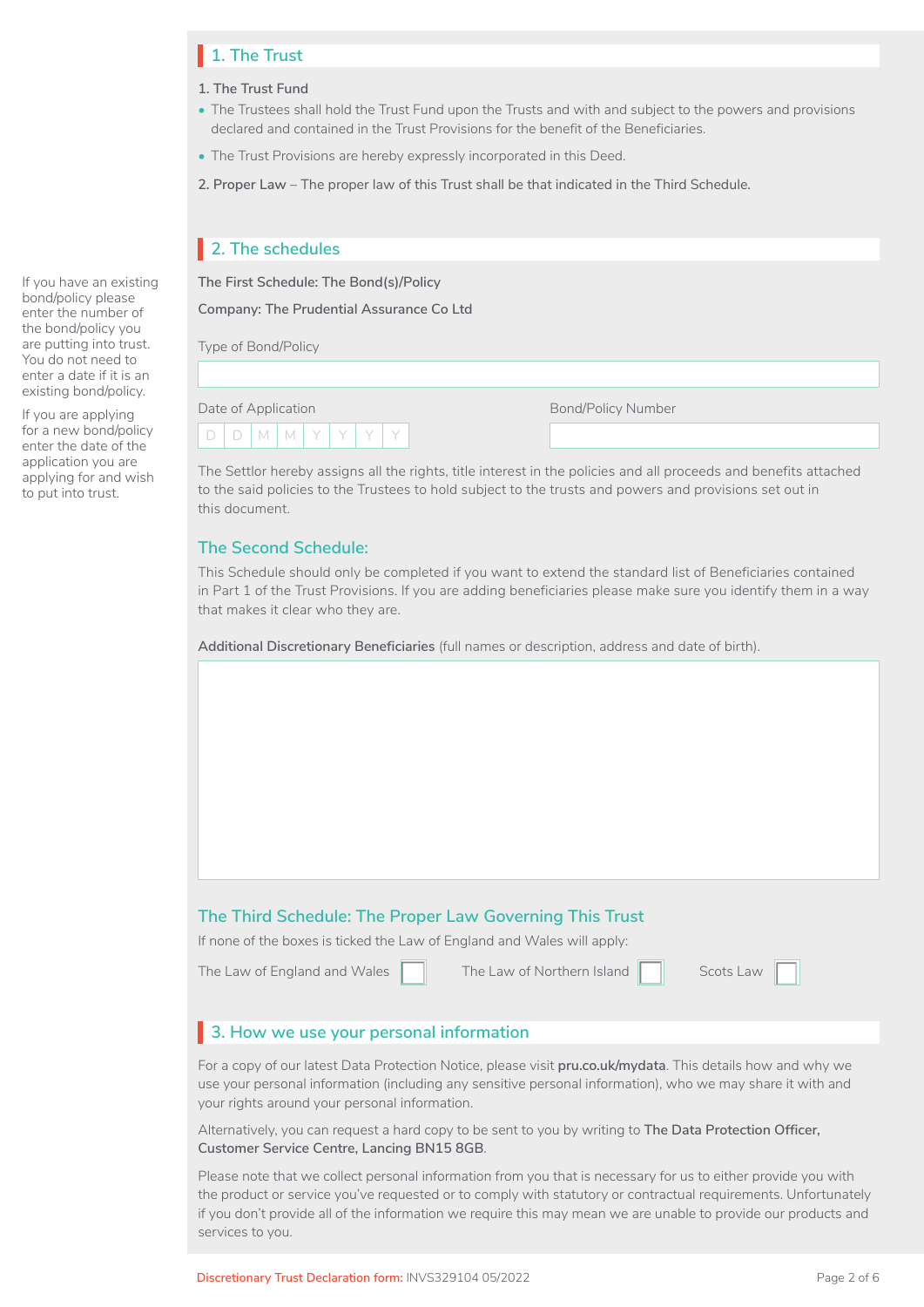# **4. Signatures & date: to be completed and signed by the Settlor,<br>| additional Trustees and Witnesses additional Trustees and Witnesses**

**Note: There must be at least one Additional Trustee.** 

Note: You should ensure that this document is executed in accordance with the legal requirements in the place where it is executed and the law governing the Trust. If a company is a Trustee the Trustee Company's common seal may be required as well as the signature of an Officer or Officers of the Trustee Company.

**In Witness Whereof** the parties have executed this document as a Deed on:



**(1) The Settlor** (the person whos is creating this Trust)

(If you are applying for a new Bond/Policy, this date must not be a date before the application date shown in the First Schedule.)

| (a) Signed as a Deed by the Settlor named below:                                                              | In the presence of the Witness named below:                                                                                     |  |  |
|---------------------------------------------------------------------------------------------------------------|---------------------------------------------------------------------------------------------------------------------------------|--|--|
|                                                                                                               | All witnesses must be over the age of 18 and<br>independent of the trust - not a Settlor, Additional<br>Trustee or Beneficiary. |  |  |
| Signature                                                                                                     | Signature                                                                                                                       |  |  |
|                                                                                                               |                                                                                                                                 |  |  |
| Name                                                                                                          | Name                                                                                                                            |  |  |
|                                                                                                               |                                                                                                                                 |  |  |
| Address (including post code)                                                                                 | Address (including post code)                                                                                                   |  |  |
|                                                                                                               |                                                                                                                                 |  |  |
|                                                                                                               |                                                                                                                                 |  |  |
|                                                                                                               |                                                                                                                                 |  |  |
|                                                                                                               |                                                                                                                                 |  |  |
| 2) The Additional Trustee(s) (the person(s) who will be the Initial Trustee(s) of the Trust with the Settlor) |                                                                                                                                 |  |  |
| (a) Signed as a Deed by the Additional Trustee<br>named below:                                                | In the presence of the Witness named below:                                                                                     |  |  |
| Signature                                                                                                     | Signature                                                                                                                       |  |  |
|                                                                                                               |                                                                                                                                 |  |  |
| Name                                                                                                          | Name                                                                                                                            |  |  |
|                                                                                                               |                                                                                                                                 |  |  |
| Address (including post code)                                                                                 | Address (including post code)                                                                                                   |  |  |
|                                                                                                               |                                                                                                                                 |  |  |
|                                                                                                               |                                                                                                                                 |  |  |
|                                                                                                               |                                                                                                                                 |  |  |
| Leave 2(b) below blank if there is only one Additional Trustee                                                |                                                                                                                                 |  |  |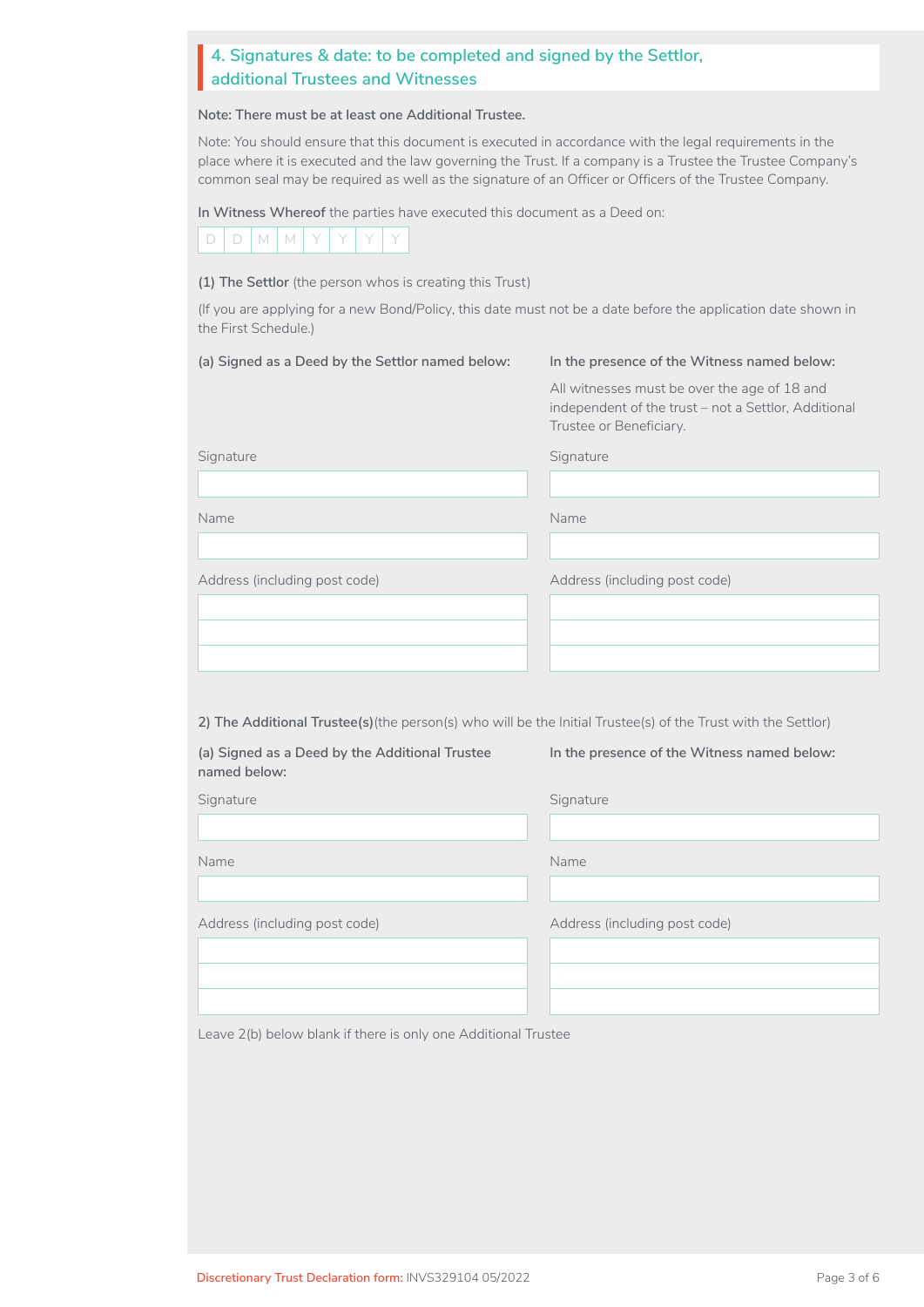| 4. Signatures & date: to be completed and signed by the Settlor(s), |
|---------------------------------------------------------------------|
| additional Trustees and Witnesses – continued                       |
|                                                                     |

|  |                      |  | (b) Signed as a Deed by the other Additional |  |
|--|----------------------|--|----------------------------------------------|--|
|  | Trustee named below: |  |                                              |  |

**In the presence of the Witness named below:**

| (if there are two Additional Trustees): |  |
|-----------------------------------------|--|
|-----------------------------------------|--|

| Signature |  |
|-----------|--|
|           |  |
|           |  |

| Signature                     | Signature                     |
|-------------------------------|-------------------------------|
|                               |                               |
| Name                          | Name                          |
|                               |                               |
| Address (including post code) | Address (including post code) |
|                               |                               |
|                               |                               |
|                               |                               |

# **Discretionary Probate Trust Provisions**

### **Part 1: Definitions**

### **1. Introduction**

In these Trust Provisions unless the context otherwise requires:

- (1) the singular shall include the plural (and vice versa) and the masculine shall include the feminine and neuter (and vice versa);
- (2) references to statutory provisions shall be taken as references to statutory provisions enacted in the United Kingdom;
- (3) references to "**the Declaration of Trust**" shall be taken as references to a Declaration of Trust which incorporates the Trusts Powers and Provisions set out in these Trust Provisions so that they form an essential part of the Trust created by that Declaration of Trust.

#### **2. Definitions**

"**the Initial Trustees**" means the Settlor and Additional Trustees

"**the Trust Fund**" means the Bond(s) referred to in the First Schedule to the Declaration of Trust and the property from time to time representing the same (and also includes any other property which may become Trust Property as a result of any loan to the Trustees or any addition by way of gift or any accumulation of income).

"**the Trust Period**" means the period starting on the date of the Declaration of Trust and ending on the Vesting Day.

"**the Vesting Day**" means the 125th anniversary of the date of the Declaration of Trust.

"**the Accumulation Period**" means the period of 125 years beginning with the date of the Declaration of Trust.

"**Trust Property**" means any property comprised in the Trust Fund.

"**the Settlement**" and "**this Settlement**" mean the Trust created by the Declaration of Trust.

"**person**" includes a person anywhere in the world and includes a Trustee.

"**Civil Partner**" has the same meaning as in section 1 of the Civil Partnership Act 2004.

"**Spouse**" includes a Civil Partner.

"**Widow/Widower**" of a person includes the individual who was the Civil Partner of that person immediately before that person's death.

"**the Settlor**" means the person shown under the heading "The Settlor" at (1).

"**the Trust Provisions**" means the "Discretionary Probate Trust Provisions" (appended to this Declaration)

"**the Insurance Company**" means the Insurance Company shown in the First Schedule.

#### **3. The Beneficiaries**

"**The Beneficiaries**" means:

- (a) The Settlor
- (b) The Settlor's spouse
- (c) The children and remoter descendants of the Settlor and includes adopted or illegitimate children and remoter descendants.
- (d) The children and remoter descendants of any spouse or widow(er) of the Settlor
- (e) Any persons or class of persons or object shown in the Schedule of Additional Beneficiaries in the Declaration of Trust (as set out in section 2)
- (f) The spouses and widow(er) of the Beneficiaries at (d) and (e) above
- (g) Any widow(er) of the settlor.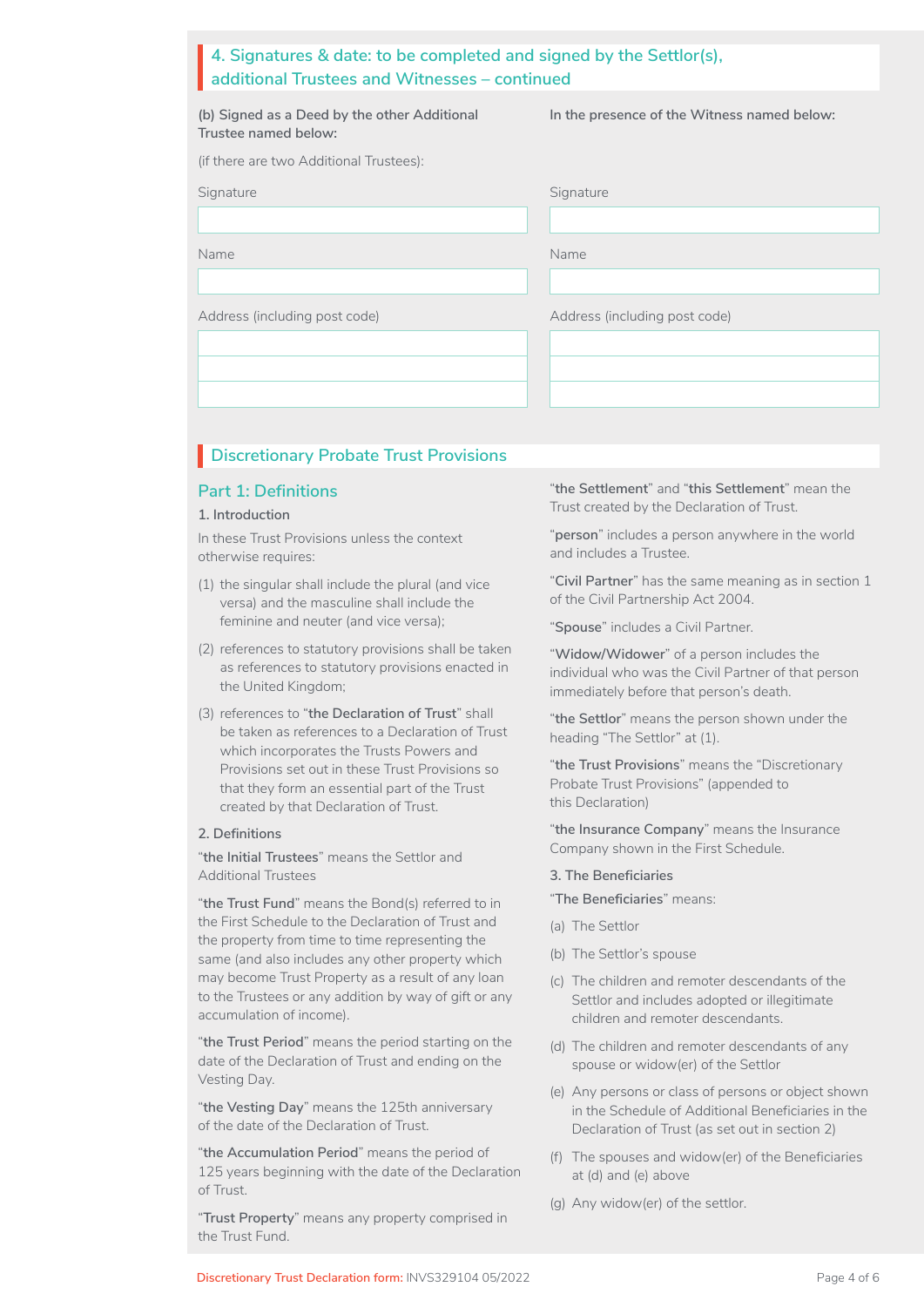# **Discretionary Probate Trust Provisions – continued**

# **Part 2: Trust Provisions**

#### **1. Trust income**

Subject to the Overriding Powers below

- 1.1 The Trustees may accumulate the whole or part of the income of the Trust Fund (if any) during the Accumulation Period. That income shall be added to the Trust Fund
- 1.2 The Trustees shall pay or apply the remainder of the income to or for the benefit of any Beneficiaries, as the Trustees think fit, during the Trust Period.

### **2. Overriding powers**

The Trustees shall have the following overriding powers which they may exercise at any time or times during the Trust Period:

### **(1) Power to pay out capital to Beneficiaries.**

(a) The Trustees may pay or apply any Trust Property to or for the advancement or benefit of any Beneficiary.

### **(2) Power to vary the Trusts (power of appointment)**

- (a) The Trustees may appoint that they shall hold the Trust Fund or any part or parts of the Trust Fund and its income for the benefit of any of the Beneficiaries, on such terms as the Trustees think fit.
- (b) An appointment may create any provisions and in particular it may create:
	- (i) discretionary trusts
	- (ii) dispositive or administrative powers exercisable by the Trustees or any other person or persons.
- (c) Any appointment shall be made by Deed and may be revocable during the Trust Period or irrevocable.

#### **(3) Power to add or to exclude a Beneficiary**

- (a) The Trustees may add a person or a class of persons to the Beneficiary class provided the addition is requested or agreed to in writing by the Settlor or if no Settlor is living by at least two persons who are already Beneficiaries and at least 18 years old.
- (b) The Trustees may exclude a person or class of persons from being or becoming Beneficiaries in relation to the Trust Fund or in relation to any specified part of the Trust Fund.
- (c) Any exercise of this exclusionary power shall be made by Deed and may be revocable during the Trust Period or irrevocable.
- (d) If there is any change in the parties to the trusts e.g. any trustees or beneficiaries (including class of beneficiaries) change or a letter of wishes is received, the trustees must notify Prudential of the changes, the date it became effective and within 14 days from the date any of the trustees became aware of the change.

### **3. Default trusts**

Subject to the trusts in clause 1 and the Overriding Powers the Trust Fund and income thereof shall be held on trust for the benefit of any one or more of the Beneficiaries and in such shares (or wholly to one) and for such interests as the Trustees may during the Trust Period appoint. Subject to and in default of any appointment at the end of the trust period the remaining trust fund shall be distributed absolutely between the children, and remoter descendants of the Settlor that are still living in equal shares per stirpes subject to that if no such persons are living to any company, body or trust established for charitable purposes only at the trustees absolute discretion.

### **4. Appointment, Retirement and Dismissal of Trustees**

- (1) The power of appointing Trustees shall be exercisable by:
	- (a) the Settlor while living and of full mental capacity.
	- (b) the Trustees (after the death of the Settlor).
- (2) Any Appointment of New Trustees or retirement of existing Trustees shall be by Deed.
- (3) Part II of the Trusts of Land and Appointment of Trustees Act 1996 shall not apply to this Settlement.
- (4) The Settlor, while living and of full mental capacity, may dismiss by deed any Trustee provided there remains at least one Trustee who is not the Settlor or the Settlor's spouse
- (5) (a) Where the Settlor is alive and of full mental capacity, any Trustee may retire provided there remains at least one Trustee who is not the Settlor or the Settlor's spouse.
	- (b) Where the Settlor has died or is not of full mental capacity and provided there is not a single Trustee, any Trustee may retire.

#### **Administrative Provisions**

- (1) The Trustees may administer the Trust Fund for the benefit of the Beneficiaries in whatever manner they may determine and to that end shall have the widest possible powers (which they may exercise or omit to exercise from time to time at their absolute discretion) of managing and dealing with the Trust Fund and of carrying out any transaction in connection therewith in all respects as if the Trustees were the absolute beneficial owners thereof.
- (2) Without prejudice to the generality of paragraph 1, the Trustees shall have the power:
	- (i) to invest any money requiring investment in any property of whatever nature (including any policies of assurance or capital redemption contracts) and wherever situated whether producing income or not and upon such security (if any) as the Trustees shall in their absolute discretion think fit.